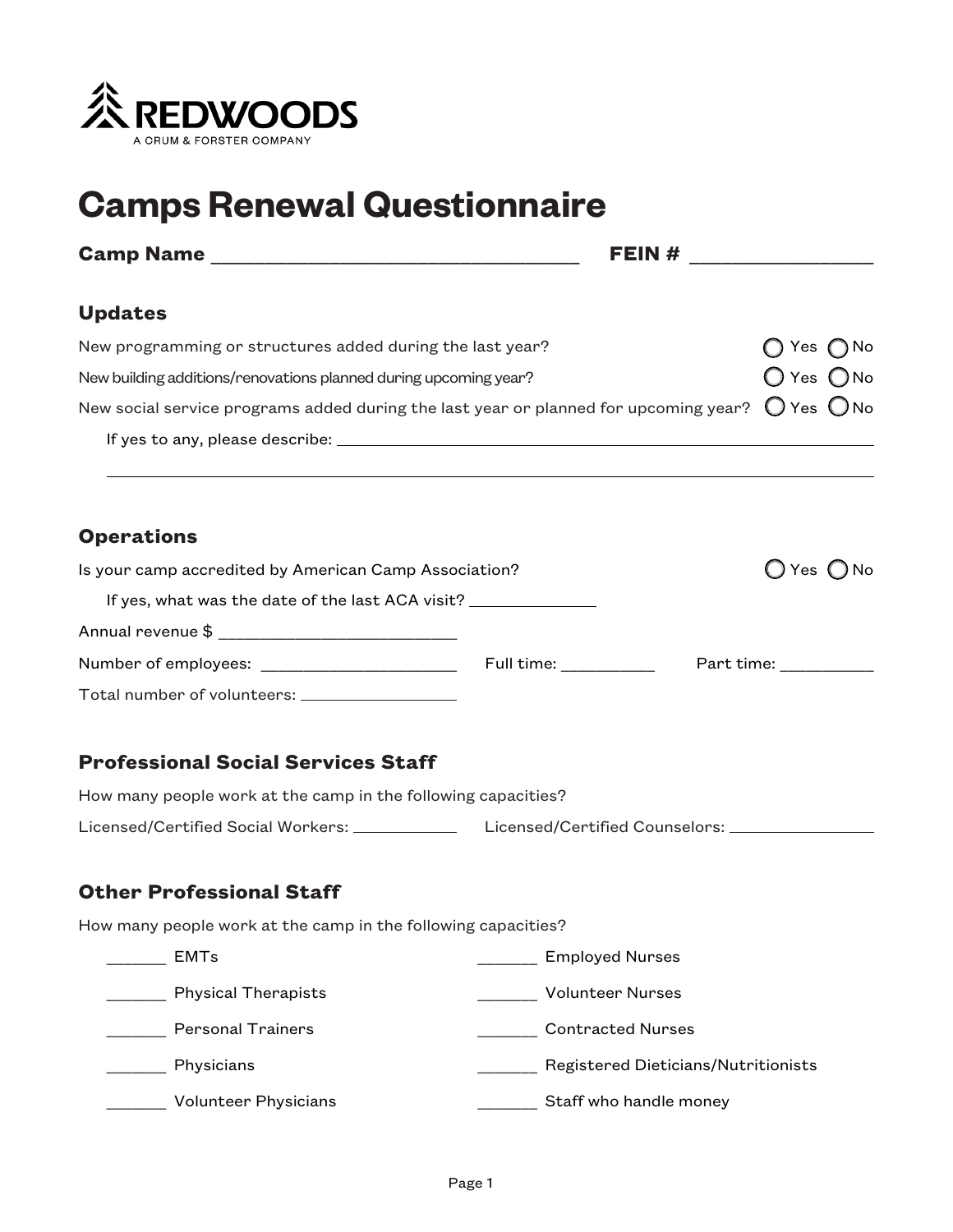#### **Programs**

| Total number of resident camps: ________________            |                                    |                           |                         |
|-------------------------------------------------------------|------------------------------------|---------------------------|-------------------------|
| Address of each resident camp location (or attach schedule) | <b>Average Daily</b><br>Attendance | # of Days<br>Camp is Open | Age Range of<br>Campers |
|                                                             |                                    |                           |                         |
|                                                             |                                    |                           |                         |
|                                                             |                                    |                           |                         |

Total number of day camps: Dates of operation:

| Address of each day camp location (or attach schedule) | <b>Average Daily</b><br>Attendance | # of Days<br>Camp is Open | Age Range of<br>Campers |
|--------------------------------------------------------|------------------------------------|---------------------------|-------------------------|
|                                                        |                                    |                           |                         |
|                                                        |                                    |                           |                         |
|                                                        |                                    |                           |                         |

| Do you rent your camp facilities to outside groups?                                    |     |  |
|----------------------------------------------------------------------------------------|-----|--|
| If yes, please provide annual gross receipts for all rentals:                          |     |  |
| Is a written lease/contract required for all user groups?                              | Yes |  |
| Approximate number of user-group participants:                                         |     |  |
|                                                                                        |     |  |
| Please answer the following regarding equestrian exposure:                             |     |  |
| Number of saddle animals camp owns: __________ Number of saddle animals camp leases: _ |     |  |
| Those who handle the horses: # _________ Camp staff # _________ Contractors            |     |  |
|                                                                                        |     |  |
| Are there any dams located on the camp property?                                       | Yes |  |
| If yes, please specify the number: $#$ ___________ Dams                                |     |  |
| Please submit a copy of the most recent dam inspection report.                         |     |  |
|                                                                                        |     |  |

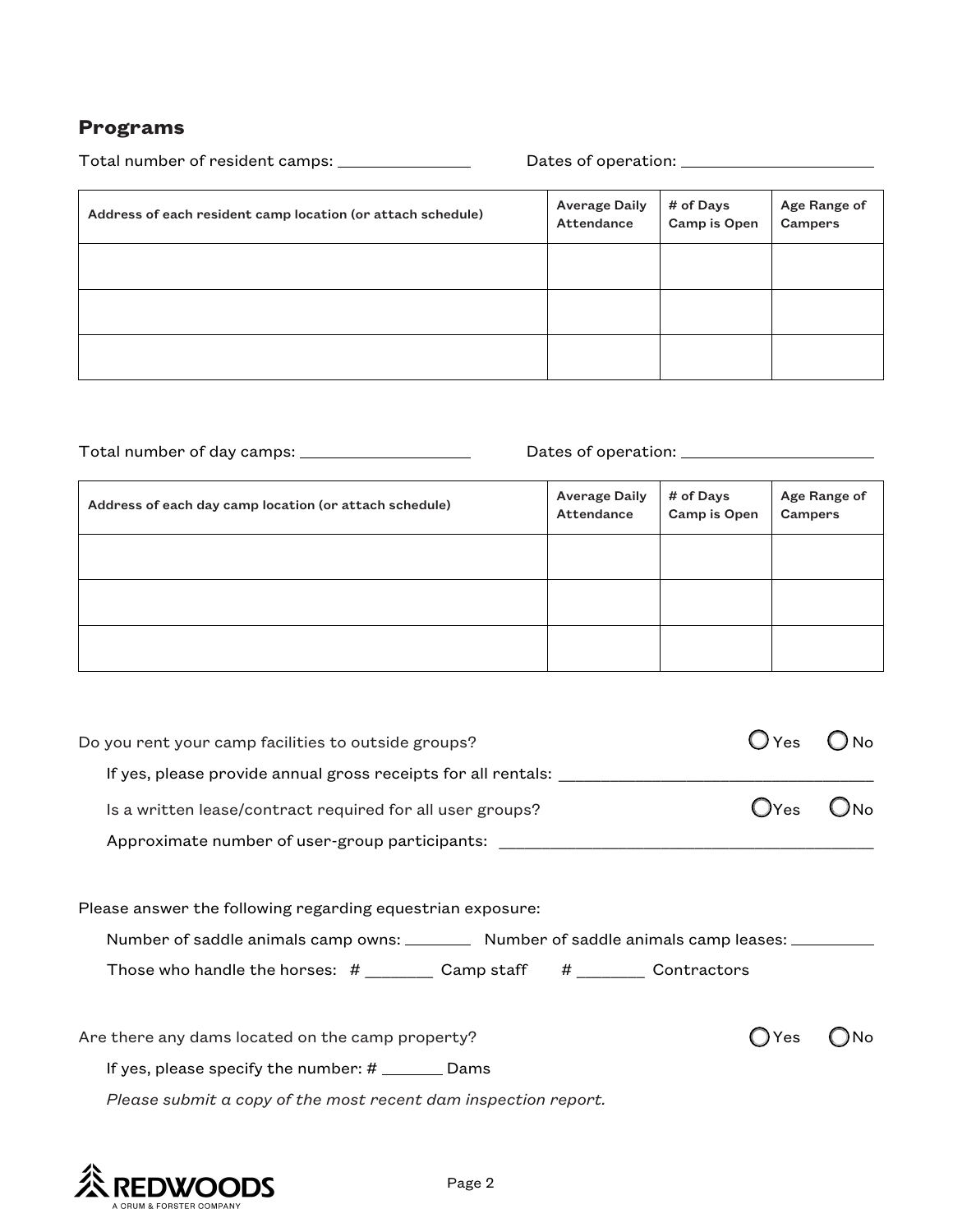## **Swimming Pools & Waterfronts**

| Please check all of the features available at any of your pools or bodies of water:                                   |                     |                   |                |               |
|-----------------------------------------------------------------------------------------------------------------------|---------------------|-------------------|----------------|---------------|
| $\Box$ Waterslide (over 15 ft.)                                                                                       | $\Box$ Lazy River   | Current Channel   | Flow-Rider     |               |
| Vortex Pool                                                                                                           | <b>Spray Ground</b> | □ Diving Board    | Splash Pad     |               |
| $\Box$ Water Trampoline                                                                                               | $\Box$ Scuba Diving | $\Box$ Rope Swing | $\Box$ Blob    |               |
| Are any of the pools you own or operate open to the public (e.g. any person can<br>pay a fee to access the facility)? |                     |                   | $\bigcup$ Yes  | Ono           |
|                                                                                                                       |                     |                   |                |               |
| Number of boats in use:                                                                                               |                     |                   |                |               |
| Sailboats less than 21 feet: ________________                                                                         |                     |                   |                |               |
| Motorboats less than 26 hp: _____________                                                                             |                     |                   |                |               |
| <b>Automobile</b>                                                                                                     |                     |                   |                |               |
| Are volunteers and/or staff allowed to drive camp vehicles?                                                           |                     |                   | $\bigcirc$ Yes | No            |
| Number of volunteers at all locations who regularly use their own autos to transport social service                   |                     |                   |                |               |
|                                                                                                                       |                     |                   |                |               |
| Are Certificates of Insurance obtained for all volunteers/staff who drive their<br>automobiles for camp business?     |                     |                   | $\bigcup$ Yes  | $\bigcirc$ No |
| If yes, what automobile limits are they required to carry? _____________________                                      |                     |                   |                |               |
| Does your camp ever outsource transportation to local companies?                                                      |                     |                   | $\bigcirc$ Yes | $\bigcirc$ No |
|                                                                                                                       |                     |                   |                |               |

*Please attach a copy of the Certificate of Insurance obtained from the transportation company.*

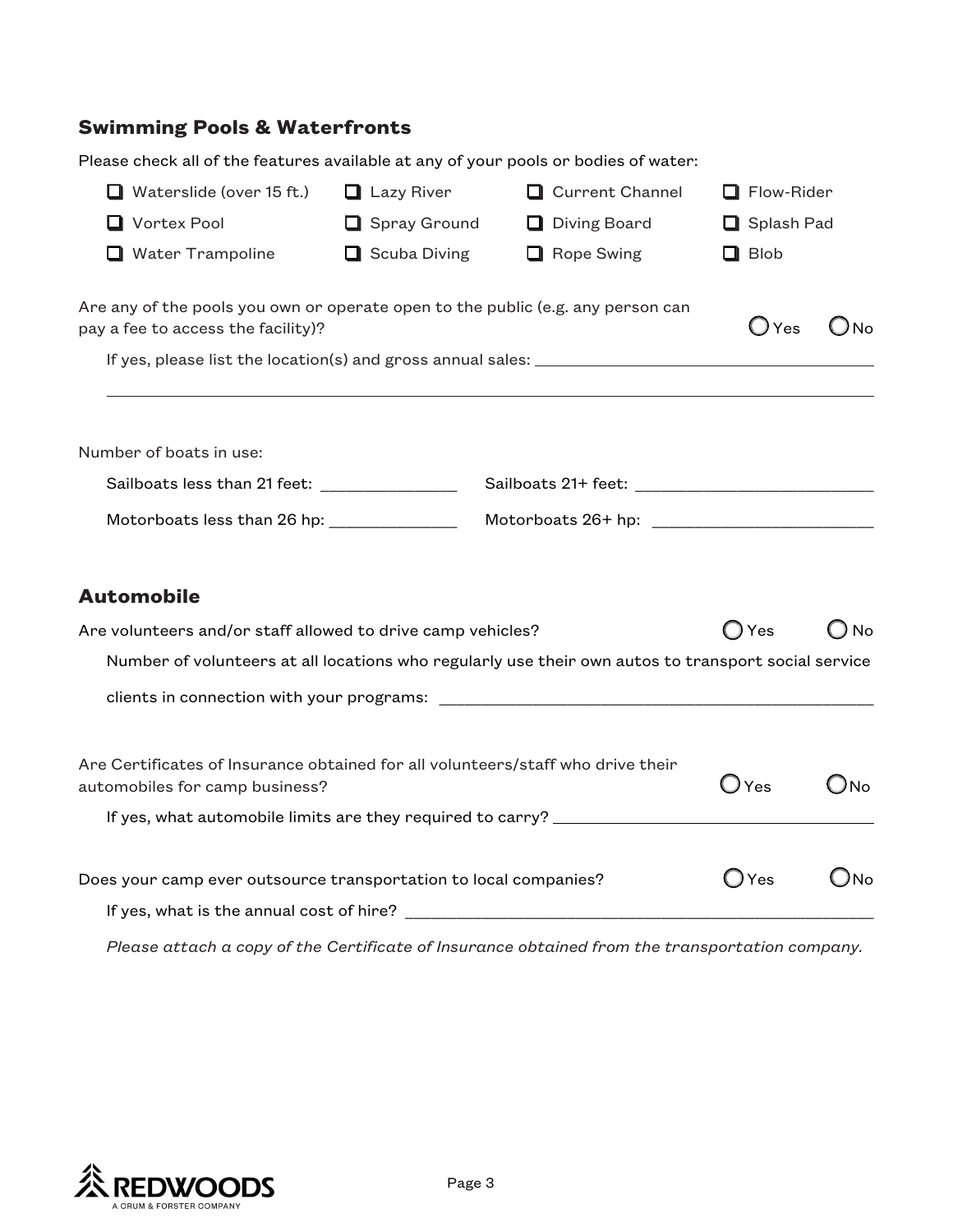### **Waivers**

|        | Please attach any waivers the organization uses.                                                                                |                |               |
|--------|---------------------------------------------------------------------------------------------------------------------------------|----------------|---------------|
|        | Does your organization use waivers?                                                                                             | J Yes          | Nο            |
|        | Are the waivers electronic or paper? (can select both)                                                                          |                |               |
| l 11   | Electronic                                                                                                                      |                |               |
|        |                                                                                                                                 |                |               |
| $\Box$ | Paper                                                                                                                           |                |               |
|        | How are they stored?                                                                                                            |                |               |
|        | Is every adult member required to sign a waiver?                                                                                | Yes            | No            |
|        | Does the waiver cover all programs?                                                                                             | Yes            | $\bigcirc$ No |
|        | Is every member under 18 years of age required to have a waiver signed by<br>their parent/guardian?                             | ◯ Yes          | $\bigcirc$ No |
|        | Are adult guests required to sign a waiver?                                                                                     | $\bigcup$ Yes  | ⊃No           |
|        | Are the waivers general or program specific?                                                                                    |                |               |
|        | General<br>H                                                                                                                    |                |               |
|        | П<br>Program Specific                                                                                                           |                |               |
|        | Are guests under 18 years of age required to have a waiver signed by their<br>parent/guardian?                                  | ◯ Yes          | _) No         |
|        | Has an attorney or local counsel reviewed and approved your organization's<br>waiver(s)? If yes, attach approval documentation. | $\bigcirc$ Yes | $\bigcirc$ No |
|        | Do all waivers include COVID-19 and/or communicable disease language?                                                           | $\bigcirc$ Yes | $\bigcirc$ No |
|        | Are you currently using or planning to use signs in your facility regarding<br>COVID-19 safety measures?                        | $\bigcirc$ Yes | ⊃No           |
|        | If yes, please attach a photo of the posted sign.                                                                               |                |               |

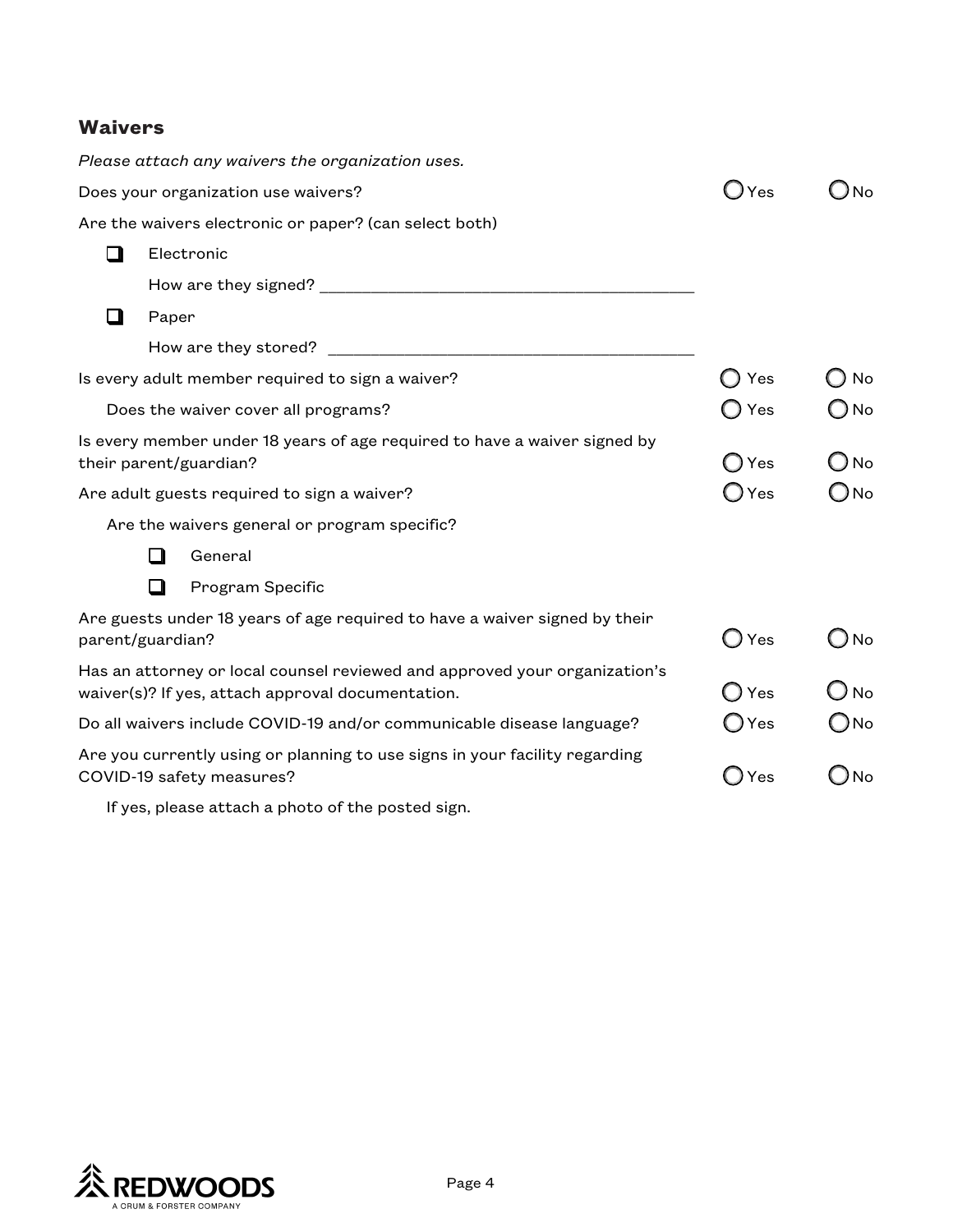#### **Fraud Notice**

ANY PERSON WHO KNOWINGLY AND WITH INTENT TO DEFRAUD ANY INSURANCE COMPANY OR OTHER PERSON FILES AN APPLICATION FOR INSURANCE OR STATEMENT OF CLAIM CONTAINING ANY MATERIALLY FALSE INFORMATION OR CONCEALS, FOR THE PURPOSE OF MISLEADING, INFORMATION CONCERNING ANY FACT MATERIAL THERETO COMMITS A FRAUDULENT INSURANCE ACT, WHICH IS A CRIME AND SUBJECTS SUCH PERSON TO CRIMINAL AND CIVIL PENALTIES. (Not applicable in AL, AR, CO, DC, FL, KS, KY, LA, MD, ME, NJ, NM, NY, OH, OK, OR, PA, RI, TN, VA, WA or WV – see additional Fraud Notices for these states below).

#### ADDITIONAL FRAUD NOTICES

NOTICE TO ALABAMA, ARKANSAS, LOUISIANA, NEW MEXICO, RHODE ISLAND AND WEST VIRGINIA APPLICANTS: Any person who knowingly presents a false or fraudulent claim for payment of a loss or benefit or knowingly presents false information in an application for insurance is guilty of a crime and may be subject to fines and confinement in prison.

NOTICE TO COLORADO APPLICANTS: It is unlawful to knowingly provide false, incomplete, or misleading facts or information to an insurance company for the purpose of defrauding or attempting to defraud the company. Penalties may include imprisonment, fines, denial of insurance, and civil damages. Any insurance company or agent of an insurance company who knowingly provides false, incomplete, or misleading facts or information to a policyholder or claimant for the purpose of defrauding or attempting to defraud the policyholder or claimant with regard to a settlement or award payable from insurance proceeds shall be reported to the Colorado Division of Insurance within the Department of Regulatory Agencies.

NOTICE TO DISTRICT OF COLUMBIA APPLICANTS: WARNING: It is a crime to provide false or misleading information to an insurer for the purpose of defrauding the insurer or any other person. Penalties include imprisonment and/or fines. In addition, an insurer may deny insurance benefits if false information materially related to a claim was provided by the applicant.

NOTICE TO FLORIDA APPLICANTS: Any person who knowingly and with intent to injure, defraud, or deceive any insurer files a statement of claim or an application containing any false, incomplete, or misleading information is guilty of a felony of the third degree.

NOTICE TO KANSAS APPLICANTS: Any person who, knowingly and with intent to defraud, presents, causes to be presented or prepares with knowledge or belief that it will be presented to or by an insurer, purported insurer, broker or any agent thereof, any written, electronic, electronic impulse, facsimile, magnetic, oral, or telephonic communication or statement as part of, or in support of, an application for the issuance of, or the rating of an insurance policy for personal or commercial insurance, or a claim for payment or other benefit pursuant to an insurance policy for commercial or personal insurance which such person knows to contain materially false information concerning any fact material thereto; or conceals, for the purpose of misleading, information concerning any fact material thereto commits a fraudulent insuranceact.

NOTICE TO KENTUCKY APPLICANTS: Any person who knowingly and with intent to defraud any insurance company or other person files an application for insurance containing any materially false information or conceals, for the purpose of misleading, information concerning any fact material thereto commits a fraudulent insurance act, which is a crime.

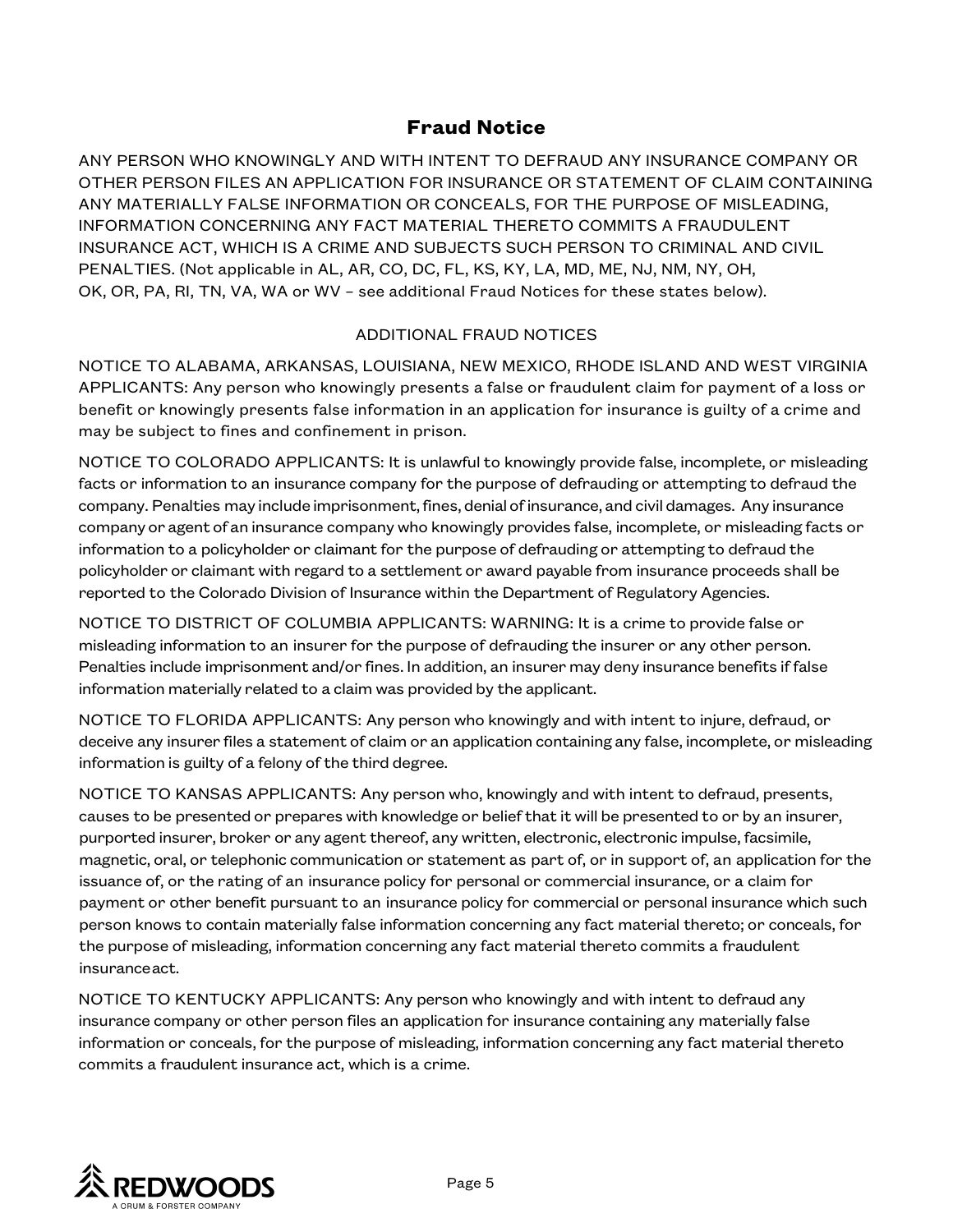NOTICE TO MAINE APPLICANTS: It is a crime to knowingly provide false, incomplete or misleading information to an insurance company for the purpose of defrauding the company. Penalties may include imprisonment, fines or denial of insurance benefits.

NOTICE TO MARYLAND APPLICANTS: Any person who knowingly or willfully presents a false or fraudulent claim for payment of a loss or benefit or who knowingly or willfully presents false information in an application for insurance is guilty of a crime and may be subject to fines and confinement in prison.

NOTICE TO NEW JERSEY APPLICANTS: Any person who includes any false or misleading information on an application for an insurance policy is subject to criminal and civil penalties.

NOTICE TO NEW YORK APPLICANTS: Any person who knowingly makes or knowingly assists, abets, solicits or conspires with another to make a false report of the theft, destruction, damage or conversion of any motor vehicle to a law enforcement agency, the department of motor vehicles or an insurance company, commits a fraudulent insurance act, which is a crime, and shall also be subject to a civil penalty not to exceed five thousand dollars and the value of the subject motor vehicle or stated claim for each violation.

NOTICE TO OHIO APPLICANTS: Any person who, with intent to defraud or knowing that he is facilitating a fraud against an insurer, submits an application or files a claim containing a false or deceptive statement is guilty of insurance fraud.

NOTICE TO OKLAHOMA APPLICANTS: WARNING: Any person who knowingly, and with intent to injure, defraud or deceive any insurer, makes any claim for the proceeds of an insurance policy containing any false, incomplete or misleading information is guilty of a felony.

NOTICE TO OREGON APPLICANTS: Any person who knowingly and with intent to defraud or solicit another to defraud the insurer by submitting an application containing a false statement as to any material fact may be violating state law.

NOTICE TO PENNSYLVANIA APPLICANTS: Any person who knowingly and with intent to injure or defraud any insurer files an application or claim containing any false, incomplete or misleading information shall, upon conviction, be subject to imprisonment for up to seven years and payment of a fine of up to \$15,000.

NOTICE TO TENNESSEE, VIRGINIA AND WASHINGTON APPLICANTS: It is a crime to knowingly provide false, incomplete, or misleading information to an insurance company for the purpose of defrauding the company. Penalties include imprisonment, fines, and denial of insurance benefits.

The undersigned declares that to the best of his or her knowledge and belief the statements and representations made herein and in any attachments appended hereto and/or incorporated herein by reference are true and complete and that no material facts have been misstated, misrepresented, suppressed or concealed. The signing of this application does not bind the undersigned to purchase insurance, nor does review of the application bind any insurer to issue a policy. It is agreed, however, that this application shall be the basis of the contract should a policy be issued (not applicable in North Carolina). If there is any material change in the answers to the questions provided herein or in any of the attachments appended hereto and/or incorporatedherein by reference prior to the effective date of the insurance policy, the applicant must immediately notify the insurer in writing and the insurer reserves the right in such instance to modify or withdraw any quotation or binder that may have been issued. The undersigned also represents that he or she is authorized on behalf of the applicant to complete and sign this application on itsbehalf.